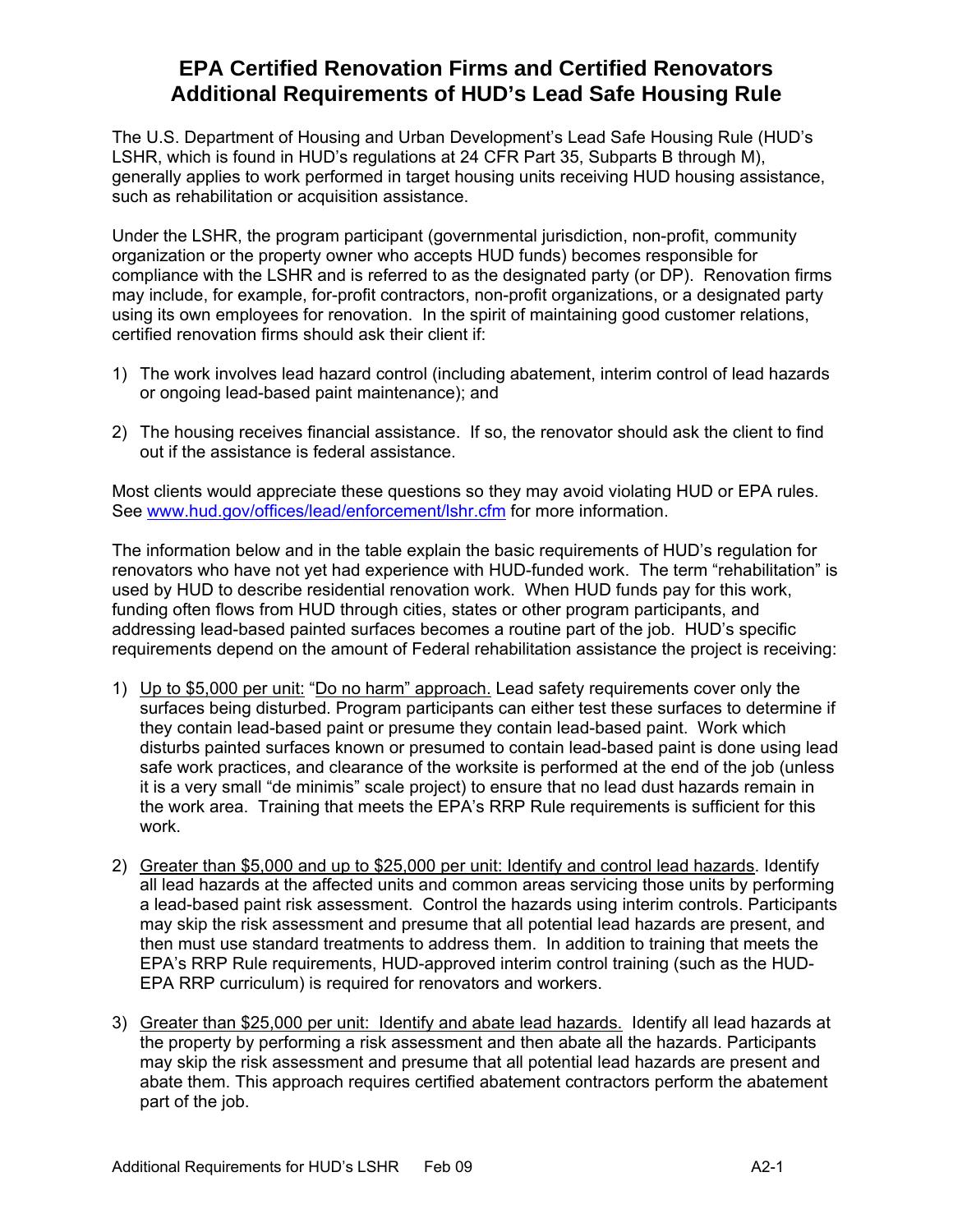These approaches also include all the basic HUD requirements describe in the slide presentations in Module 2. They clearly demonstrate the importance to the renovator of asking the client whether federal housing assistance is provided for the project.

The differences between HUD's LSHR and the Environmental Protection Agency's (EPA's) Renovation, Repair and Painting (RRP) regulation, part of EPA's regulations at 40 CFR Part 745, and the changes for HUD LSHR projects, are summarized in the following table and explained in the narrative after the table:

| Stage of<br>Job            | <b>Requirement</b>                                             | <b>HUD LSHR</b>                                                                                                                                                                                                                                                                                                                                                          | <b>EPA RRP</b>                                                                                                                                                                                                                                                                                     | <b>Changes to</b><br><b>LSHR Projects to</b><br><b>Comply with</b><br>RRP.                                                                                                                                                                                                                              |
|----------------------------|----------------------------------------------------------------|--------------------------------------------------------------------------------------------------------------------------------------------------------------------------------------------------------------------------------------------------------------------------------------------------------------------------------------------------------------------------|----------------------------------------------------------------------------------------------------------------------------------------------------------------------------------------------------------------------------------------------------------------------------------------------------|---------------------------------------------------------------------------------------------------------------------------------------------------------------------------------------------------------------------------------------------------------------------------------------------------------|
| Planning<br>and Set-<br>Up | Determination<br>that lead-based<br>paint (LBP) is<br>present. | EPA-recognized test<br>kits cannot be used<br>to say paint is not<br>LBP. Only a certified<br>LBP inspector or risk<br>assessor may<br>determine whether<br>LBP is present.                                                                                                                                                                                              | Certified renovators<br>use an EPA-<br>recognized test kit to<br>determine if RRP<br>rule applies or not.                                                                                                                                                                                          | None.                                                                                                                                                                                                                                                                                                   |
|                            | Training                                                       | HUD does not certify<br>renovators or firms.<br>All workers and<br>supervisors must<br>complete a HUD-<br>approved curriculum<br>in lead safe work<br>practices, except that<br>non-certified<br>renovation workers<br>need only on-the-job<br>training if they are<br>supervised by a<br>certified LBP<br>abatement supervisor<br>who is also a certified<br>renovator. | EPA or EPA-<br>authorized States<br>certify renovation<br>firms and accredit<br>training providers<br>that certify<br>renovators. Only the<br>certified renovator is<br>required to have<br>classroom training.<br>Workers must<br>receive on-the-job<br>training from the<br>certified renovator. | <b>Renovation firms</b><br>must be certified.<br>At least one<br>certified renovator<br>must be at the job<br>or available when<br>work is being<br>done. (The<br>certified renovator<br>may be a certified<br>LBP abatement<br>supervisor who<br>has completed the<br>4-hour RRP<br>refresher course.) |

#### **Differences between HUD LSHR and EPA RRP regulations**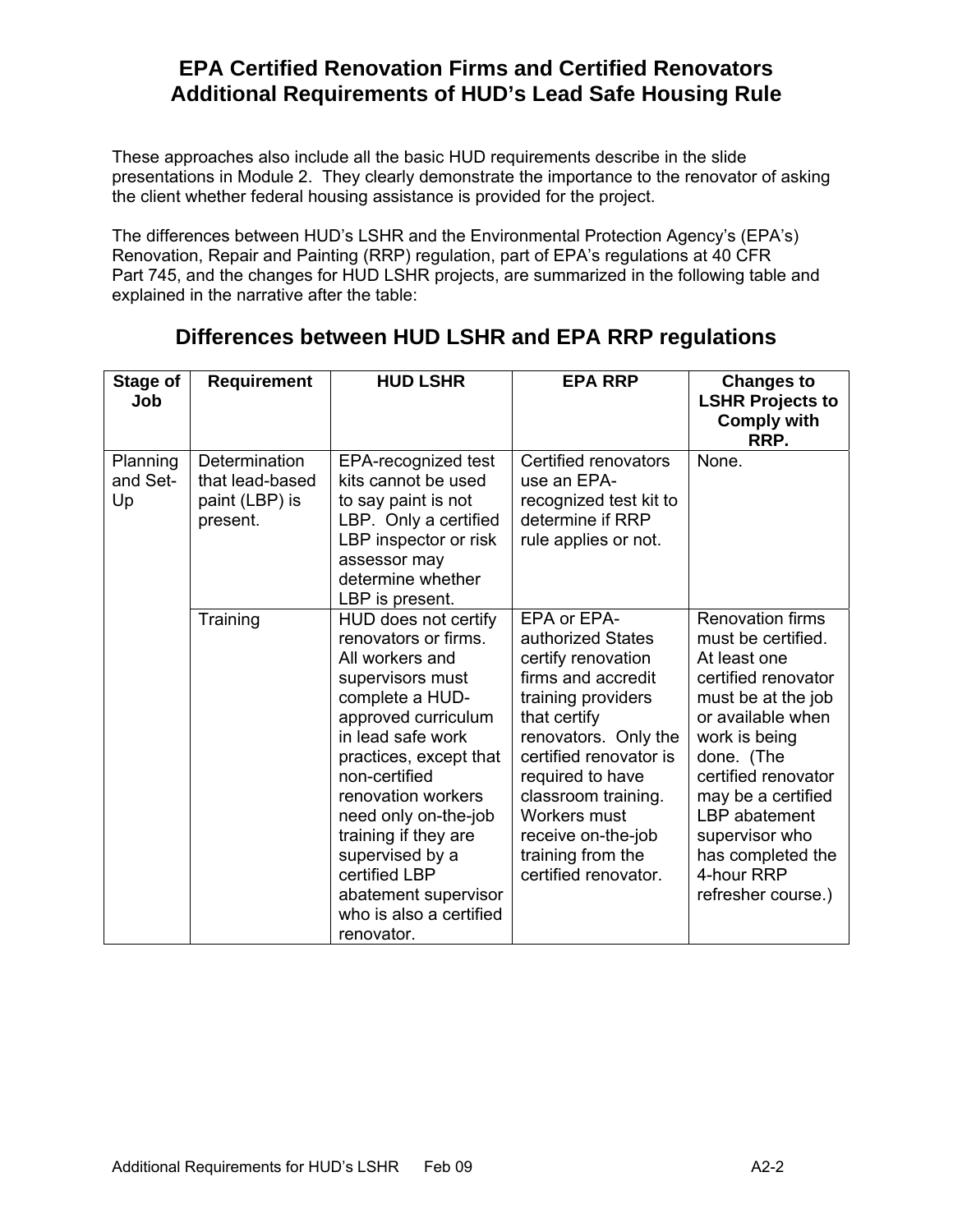| Stage of<br>Job   | <b>Requirement</b>                         | <b>HUD LSHR</b>                                                                                                                                                                                                                                                                                     | <b>EPA RRP</b>                                                                                                                                                                                                                                               | <b>Changes to</b><br><b>LSHR Projects to</b> |
|-------------------|--------------------------------------------|-----------------------------------------------------------------------------------------------------------------------------------------------------------------------------------------------------------------------------------------------------------------------------------------------------|--------------------------------------------------------------------------------------------------------------------------------------------------------------------------------------------------------------------------------------------------------------|----------------------------------------------|
|                   |                                            |                                                                                                                                                                                                                                                                                                     |                                                                                                                                                                                                                                                              | <b>Comply with</b><br>RRP.                   |
|                   | Pre-Renovation<br>Education                | <b>HUD requires</b><br>conformance with<br>EPA regulations,<br>including EPA's Pre-<br>Renovation<br><b>Education Rule. EPA</b><br>had required<br>renovators to hand<br>out the EPA / HUD /<br><b>CPSC Protect Your</b><br>Family from Lead in<br>Your Home (Lead<br>Disclosure Rule)<br>pamphlet. | Renovators must<br>hand out the EPA /<br><b>HUD Renovate</b><br>Right: Important<br><b>Lead Hazard</b><br>Information for<br>Families, Child Care<br>Providers and<br>Schools pamphlet.<br>(This requirement<br>went into effect on<br>December 22,<br>2008. | None.                                        |
| During<br>the Job | <b>Treating LBP</b><br>hazards             | Depending on type<br>and amount of HUD<br>assistance, HUD<br>requires that lead<br>hazards be treated<br>using "interim<br>controls" or "ongoing<br>lead-based paint<br>maintenance."                                                                                                               | <b>EPA</b> generally<br>requires that<br>renovations in target<br>housing be<br>performed using<br>lead-safe work<br>practices.                                                                                                                              | None.                                        |
|                   | <b>Prohibited Work</b><br><b>Practices</b> | HUD prohibits 6 work<br>practices. These<br>include EPA's<br>3 prohibited work<br>practices plus: heat<br>guns that char paint,<br>dry scraping or<br>sanding farther than<br>1 ft. of electrical<br>outlets, and use of a<br>volatile stripper in<br>poorly ventilated<br>space.                   | EPA prohibits 3 work<br>practices (open<br>flame burning or<br>torching, heat guns<br>above 1100 degrees<br>F, machine removal<br>without HEPA<br>vacuum<br>attachment).                                                                                     | None.                                        |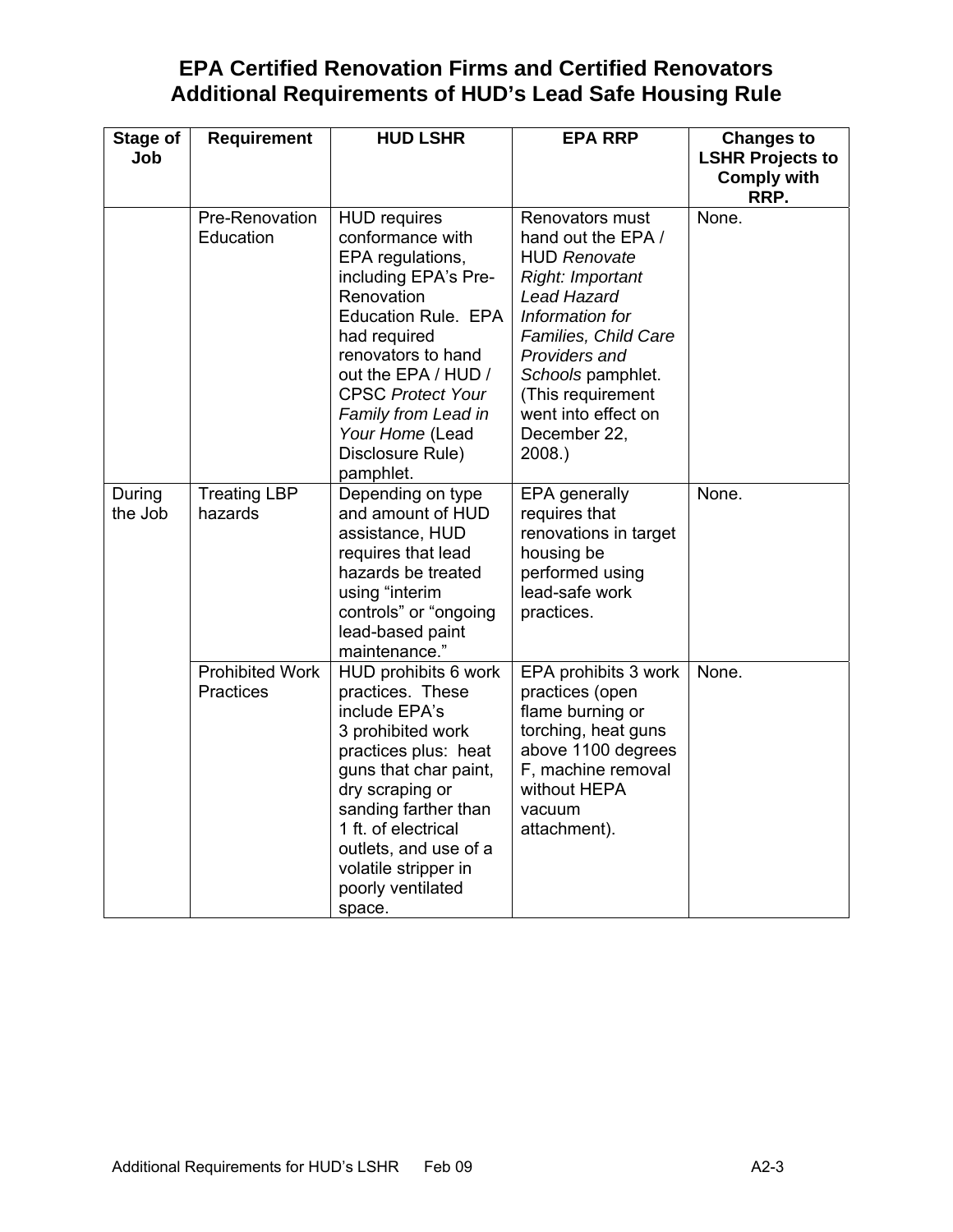| Stage of<br>Job | <b>Requirement</b>                                                                                       | <b>HUD LSHR</b>                                                                                                                                                                                                                                            | <b>EPA RRP</b>                                                                                                                                                                                  | <b>Changes to</b><br><b>LSHR Projects to</b><br><b>Comply with</b><br>RRP. |
|-----------------|----------------------------------------------------------------------------------------------------------|------------------------------------------------------------------------------------------------------------------------------------------------------------------------------------------------------------------------------------------------------------|-------------------------------------------------------------------------------------------------------------------------------------------------------------------------------------------------|----------------------------------------------------------------------------|
|                 | Threshold<br>minimum<br>amounts of<br>interior paint<br>disturbance<br>which trigger<br>lead activities. | HUD has a lower<br>interior "de minimis"<br>threshold (2 sq. ft.<br>per room, or 10% of<br>a small component<br>type) than EPA for<br>lead-safe work<br>practices. HUD also<br>uses this lower<br>threshold for<br>clearance and<br>occupant notification. | EPA's interior<br>threshold (6 sq. ft.<br>per room) for minor<br>repair and<br>maintenance<br>activities is higher<br>than HUD's de<br>minimis threshold.                                       | None.                                                                      |
| End of<br>Job   | Confirmatory<br>Testing                                                                                  | HUD requires a<br>clearance<br>examination done by<br>an independent party<br>instead of the<br>certified renovator's<br>cleaning verification<br>procedure.                                                                                               | EPA allows cleaning<br>verification by the<br>renovator or<br>clearance<br>examination. The<br>cleaning verification<br>does not involve<br>sampling and<br>laboratory analysis<br>of the dust. | None.                                                                      |
|                 | Notification to<br>Occupants                                                                             | HUD requires the<br>designated party to<br>distribute notices to<br>occupants within 15<br>days after lead<br>hazard evaluation<br>and control activities<br>in their unit (and<br>common areas, if<br>applicable).                                        | EPA has no<br>requirement to notify<br>residents who are<br>not the owners after<br>the renovation.                                                                                             | None.                                                                      |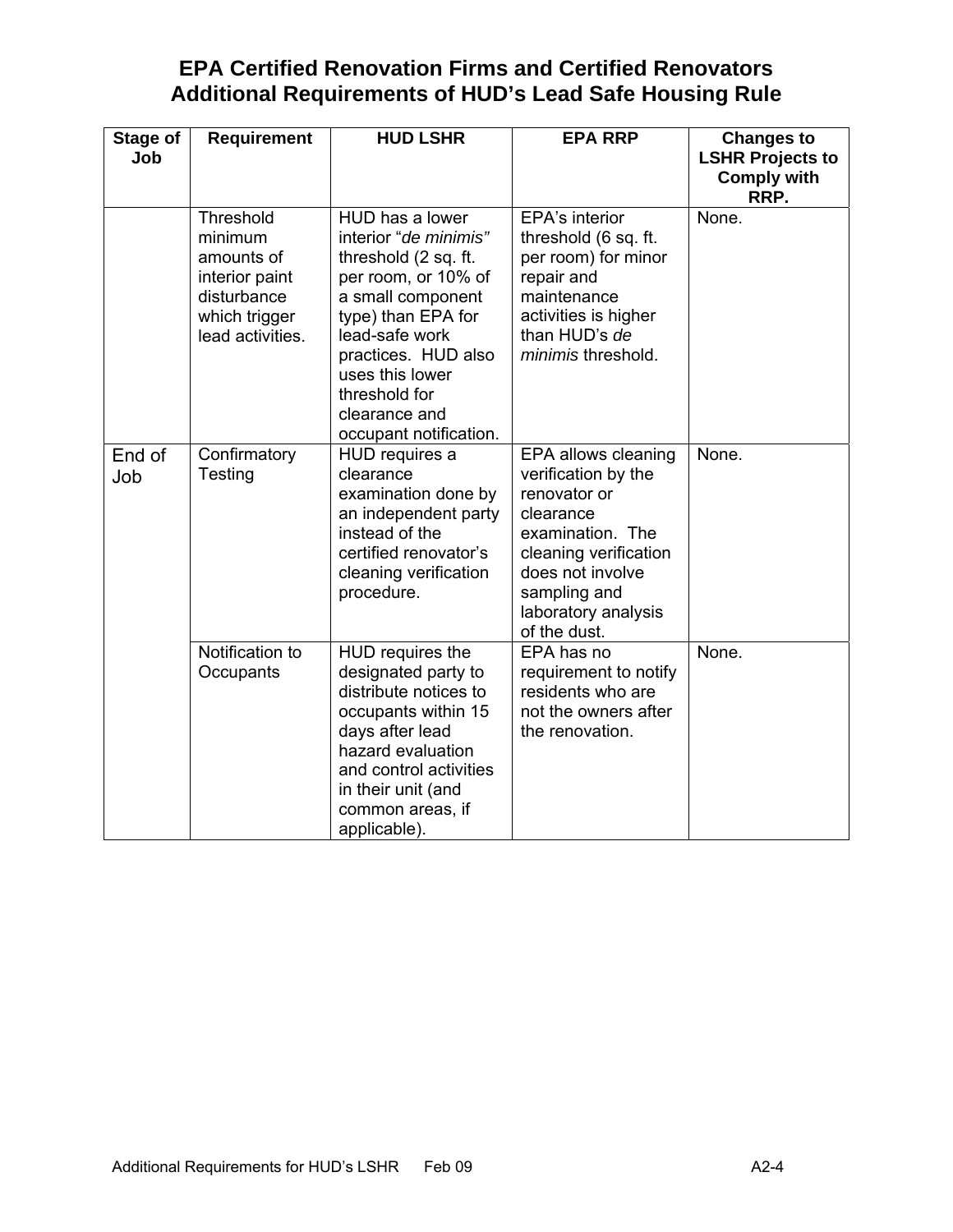#### **A. Responsibilities Shifted from the Renovator to the Designated Party under HUD's LSHR:**

- **1.** Under the LSHR, the designated party is generally responsible to either have the paint tested by a certified lead inspector or risk assessor or presume the presence of leadbased paint. Therefore, when HUD's rule applies, the Certified Renovator may not use a paint test kit to determine that the paint is not lead-based paint. Note: Some states may have conflict-of-interest regulations prohibiting renovators from testing paint on which they will be working.
- **2.** When the HUD LSHR applies, the designated party must have a qualified person, independent of the renovation firm, conduct a lead clearance examination. The Certified Renovator does not conduct a cleaning verification. See below for more information on clearance testing.

#### **B. Additional HUD Requirements for the Renovator:**

- **1. Training requirements for workers and supervisors performing interim controls.**  To meet the requirements of both rules:
	- a. If the supervisor (in HUD terms) or Certified Renovator (in EPA terms) is certified as a lead-based paint abatement supervisor or has successfully completed an accredited abatement supervision or abatement worker course, that person must complete a 4-hour RRP refresher course.
	- b. For workers who are not themselves supervisors / Certified Renovators:
		- If their supervisor on this project is a certified lead-based paint abatement supervisor who has completed a 4-hour RRP refresher course, the workers must obtain on-the-job training in lead-safe work practices from the supervisor.
		- Otherwise, the workers must successfully complete either a one-day RRP course, or another lead-safe work practices course approved by HUD for this purpose after consultation with the EPA. HUD has approved the one-day RRP course, the previously-published HUD/EPA one-day Renovation, Remodeling and Repair course, and other one-day courses listed on HUD's website, at www.hud.gov/offices/lead.
	- c. Where the work is being done in a State or Tribal jurisdiction that has been authorized by the EPA to operate an RRP training and certification program, the one-day RRP course and half-day RRP refresher course must be accredited by the State or Tribe. HUD will approve all one-day RRP courses accredited by EPAauthorized States or Tribes.
	- d. The 4-hour RRP refresher course is not sufficient on its own to meet either the EPA or HUD training requirements.
- **2. The certified renovation firm and the certified renovator must take additional precautions to protect residents from lead poisoning beyond those in EPA's RRP Rule.** 
	- a. **Renovators must use lead-safe work practices in work exempt from the RRP Rule that:** 
		- $\bullet$  Disturbs between 2 and 6 ft<sup>2</sup> of paint per room, the LSHR's *de minimis* threshold and the RRP's minor repair and maintenance activities threshold, respectively. *Note:* Window replacement, window sash replacement, and demolition of painted surface areas disturb more paint than the LSHR's *de minimis* threshold.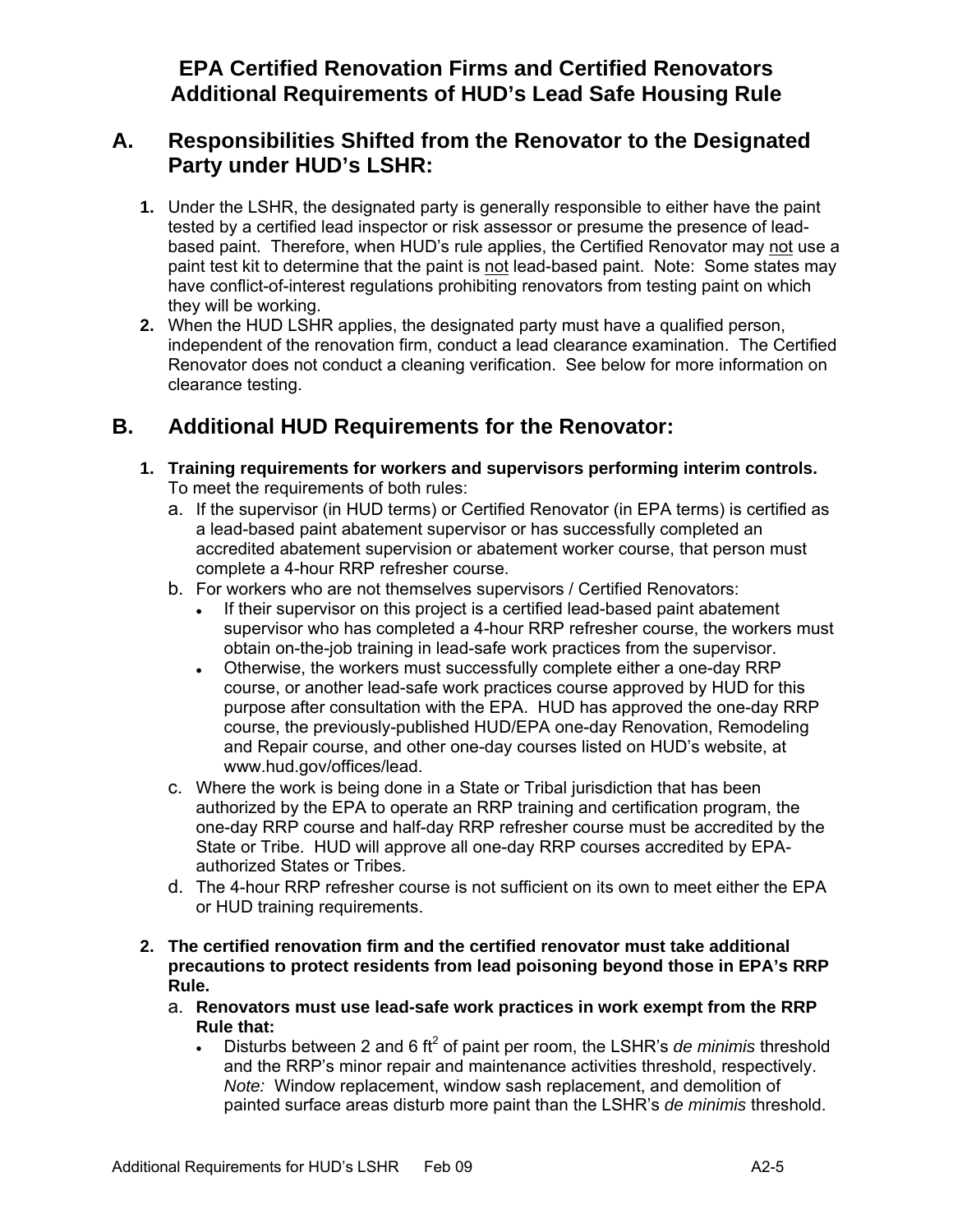- Disturbs more than 10% of a component type with a small surface area (such as window sills, baseboards, and trim). *Note:* The square foot and percent thresholds above apply to all work performed within a thirty day period.
- Is in target housing where the owner-occupant signs a statement under the RRP Rule that lead safe work practices are not required. *Note:* HUD does not allow any owner, whether an owner-occupant or landlord, to opt out of the use of lead safe work practices at any time, even though the EPA allows an owner-occupant to sign a statement that lead safe work practices are not required.
- b. **Not using HUD's 3 additional prohibited work practices:** 
	- Heat guns that char the paint even if operating at below 1100 degrees F.
	- Dry sanding or dry scraping, except dry scraping in conjunction with heat guns or within 1 ft of electrical outlets.
	- Paint stripping using a volatile stripper in a poorly ventilated space.
- c. **Taking additional measures to protect occupants** during longer interior hazard reduction activities: Temporarily relocating the occupant before and during longer interior hazard reduction activities to a suitable, decent, safe, and similarly accessible dwelling unit that does not have lead-based paint hazards. Temporary relocation is not required for shorter projects, where:
	- The work is contained, completed in one period of 8-daytime hours, and does not create other safety, health or environmental hazards; or
	- The work is completed within 5 calendar days, after each work day, the worksite and the area within 10 feet of the containment area are cleaned of visible dust and debris, and occupants have safe access to sleeping areas, and bathroom and kitchen facilities.

#### **C. Additional Designated Party Responsibilities that may Affect the Renovator**

On jobs covered by the HUD LSHR, the certified renovation firm and the certified renovator should know other requirements for the designated party that may affect their role on the project.

- **1. Designated party must provide occupants with two notices, if the amount of work is above HUD's** *de minimis* **threshold:** 
	- a. NOTICE OF EVALUATION OR PRESUMPTION: This notice informs the occupants that paint has been evaluated to determine if it is LBP or that paint has been presumed to be LBP. The designated party must notify the occupants within 15 calendar days of receiving the evaluation report or making the presumption. The renovator should ask the client if he/she has made this notice. The owner may provide a copy of this notice to the renovator so the renovator knows where LBP is located.
	- b. NOTICE OF HAZARD REDUCTION ACTIVITY: This notice describes the hazard reduction work that was completed and gives the contact for occupants to get more information. The designated party must notify the occupants within 15 calendar days of completion the hazard reduction work. The renovator may be given a copy of this notice, or may be asked to prepare or distribute the notice for the owner at part of the renovator's work for the owner.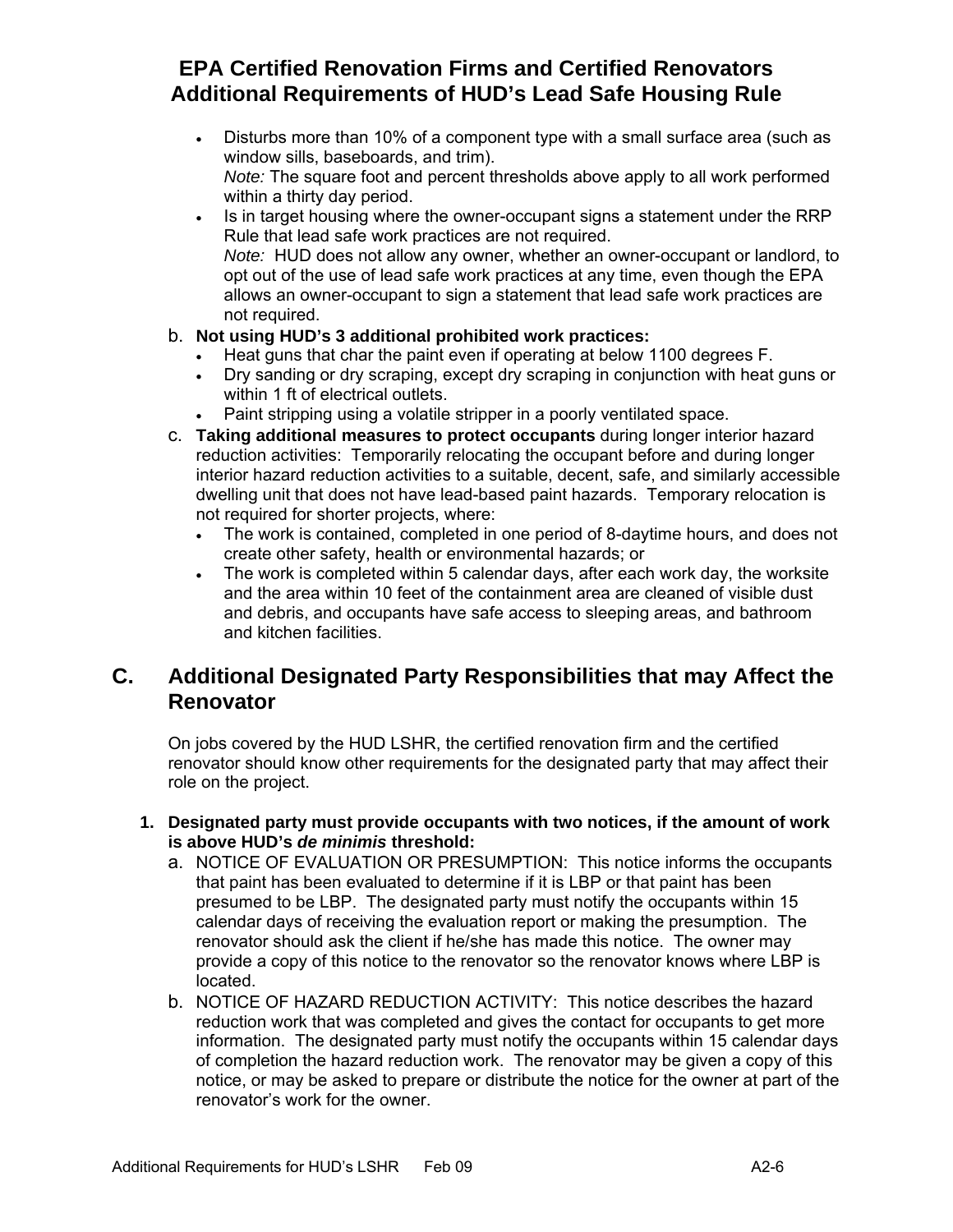- **2. Depending on the type and amount of housing assistance provided, HUD generally requires that identified LBP hazards be treated.** Treatments may include LBP hazard abatement, interim controls or ongoing LBP maintenance. Renovators should inquire if their contract with the owner requires them to perform lead hazard treatment tasks listed below. If so, all workers and supervisors must have the proper training and qualifications. Generally, interim controls include the following activities, which are required if the amount of work is above HUD's *de minimis* threshold; for work below the *de minimis* threshold, any deteriorated paint must be repaired, but the work need not be done using lead-safe work practices, although HUD strongly encourages their use:
	- a. Deteriorated LBP must be stabilized. This means that physical defects in the substrate of a paint surface or component that is causing the deterioration of the surface or component must also be repaired.
	- b. Friction surfaces that are abraded must be treated if there are lead dust hazards nearby.
	- c. Friction points must be either eliminated or treated so the LBP is not subject to abrasion.
	- d. Impact surfaces must be treated if the paint on an impact surface is damaged or otherwise deteriorated and the damage is caused by impact from a related building component (such as a door knob that knocks the wall or a door that rubs against its door frame).
	- e. LBP must be protected from impact.
	- f. Chewable LBP surfaces must be made inaccessible for chewing by children of less than six years of age if there is evidence that such a child has chewed on the painted surface.
	- g. Horizontal surfaces that are rough, pitted, or porous must be covered with a smooth, cleanable covering or coating.
- **3. For certain types of HUD assistance, when a child known to have an environmental intervention blood lead level is present, the designated party must take additional steps to assess the situation and respond to potential lead hazards.** An environmental intervention blood lead level is a reading in a child under 6 years old of 20 micrograms per deciliter of blood (20 μg/dL), or two readings of 15 to 19 μg/dL at least 3 months apart. For certain types of HUD assistance (tenant-based rental assistance, project-based rental assistance, public housing, and HUD-owned multifamily housing), the owner or designated party may ask the renovator to perform work in the unit to address specific lead hazards identified by an environmental investigation risk assessment. All persons participating in such work should have appropriate training and qualifications.
- **4. The designated party must arrange for a party independent of the renovator to conduct a clearance examination, if the amount of work is above HUD's** *de minimis* **threshold:** 
	- a. A clearance examination includes a visual assessment at the end of the renovation work for deteriorated paint, dust, debris, paint chips or other residue; sampling of dust on interior floors, window sills and window troughs; submitting the dust samples to a laboratory for analysis for lead; interpreting the lab results, and preparing a clearance report. EPA also allows a clearance examination to be used instead of the post-cleaning verification, if the clearance examination is required by federal, state or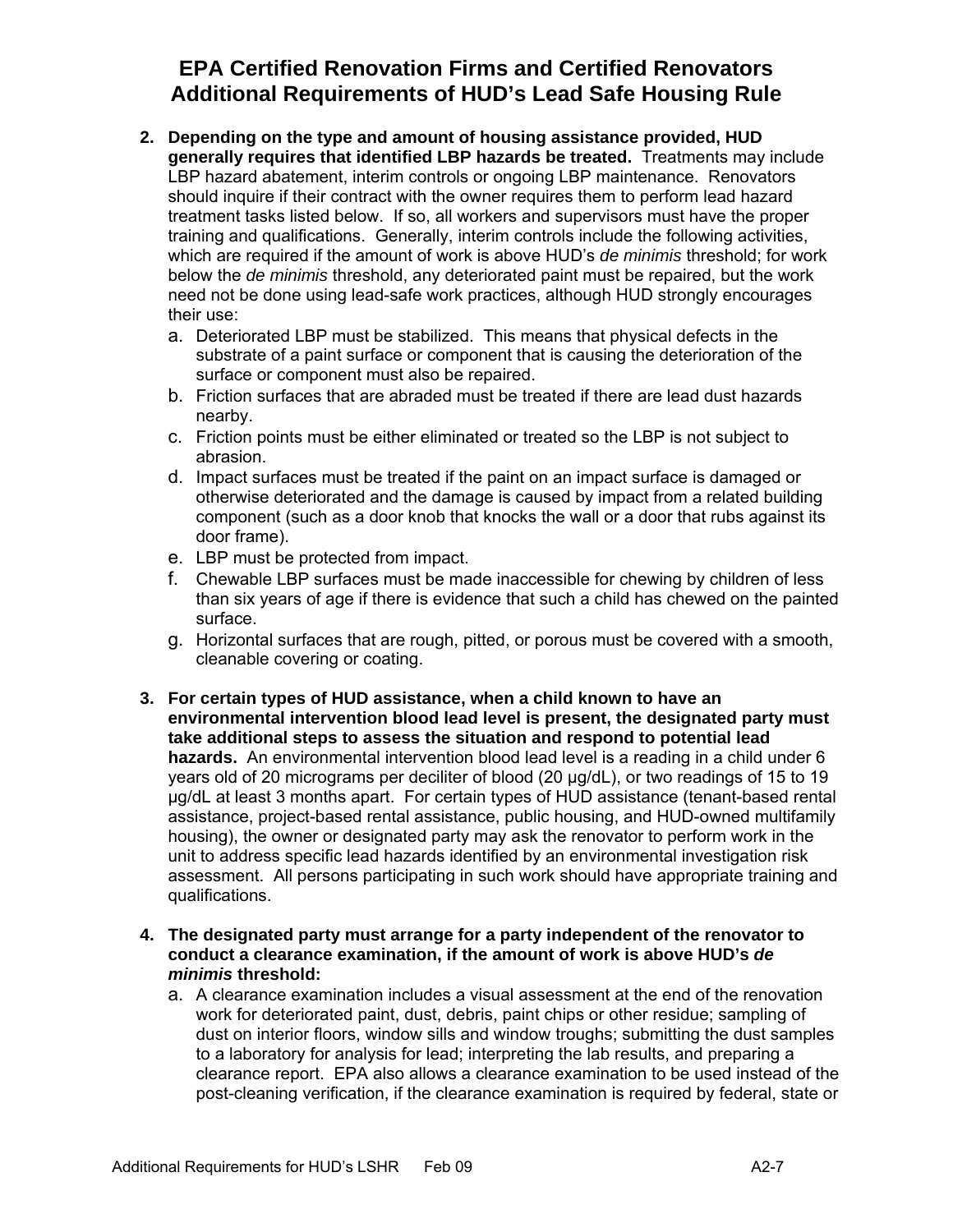local regulations or by the contract. The unit – or, where work is contained, just the work area and an area just outside the containment – must pass clearance, and must not have any remaining lead hazards. If clearance fails at either the visual assessment step or the dust testing step, cleaning has to be redone in the failed part of the work area. The failed part of the work area is the specific area that was tested, as well as any areas that were not tested, and any other areas that are being represented by the sampled area. For example:

- Just one bedroom was tested, because it was to represent all bedrooms in the housing unit; it failed. Therefore, all of the bedrooms in the unit have to be recleaned and re-cleared.
- In a large multifamily apartment building, if a percentage of units are tested in accordance with the HUD Guidelines, if any fail, all of the units except those that passed clearance have to be re-cleaned and re-cleared. (If there are patterns of just certain component types failing, just those component types need to be recleaned and re-cleared in the failed and untested units.)
- b. The person conducting the clearance examination must be both:
	- A certified lead-based paint inspector, risk assessor, clearance examiner, or dust sampling technician, depending on the type of activity being performed. (Either the State or the EPA certifies this person, depending on whether or not the State the housing is in is authorized by EPA to certify people in the lead discipline.)
	- Independent of the organization performing hazard reduction or maintenance activities. There is one exception, which is that designated party may use a qualified in-house employee to conduct clearance even if other in-house employees did the renovation work, but an in-house employee may not do both renovation and clearance.

#### **D. How to Find Out About Lead-Based Paint Requirements that Apply to Planned Work in Properties Receiving HUD Housing Assistance, such as Rehabilitation or Acquisition Assistance:**

Finding out whether the work is receiving federal housing assistance is important because failing to meet lead-based paint requirements could affect the continuation of the assistance. For each job, the renovation firm should find out whether:

- The housing receives financial assistance; and
- Any lead-based paint requirements apply to the work because of the assistance provided.

The renovation firm should take the following steps:

- **1.** Ask the property owner if the property or the family receives any type of housing assistance, including low-interest loans, from a local, State, or Federal agency. If so:
	- a. Find out the name of the agency, contact person, address and phone number. (See the list of types of agencies below.)
	- b. Get a basic description of the type of assistance the property receives.